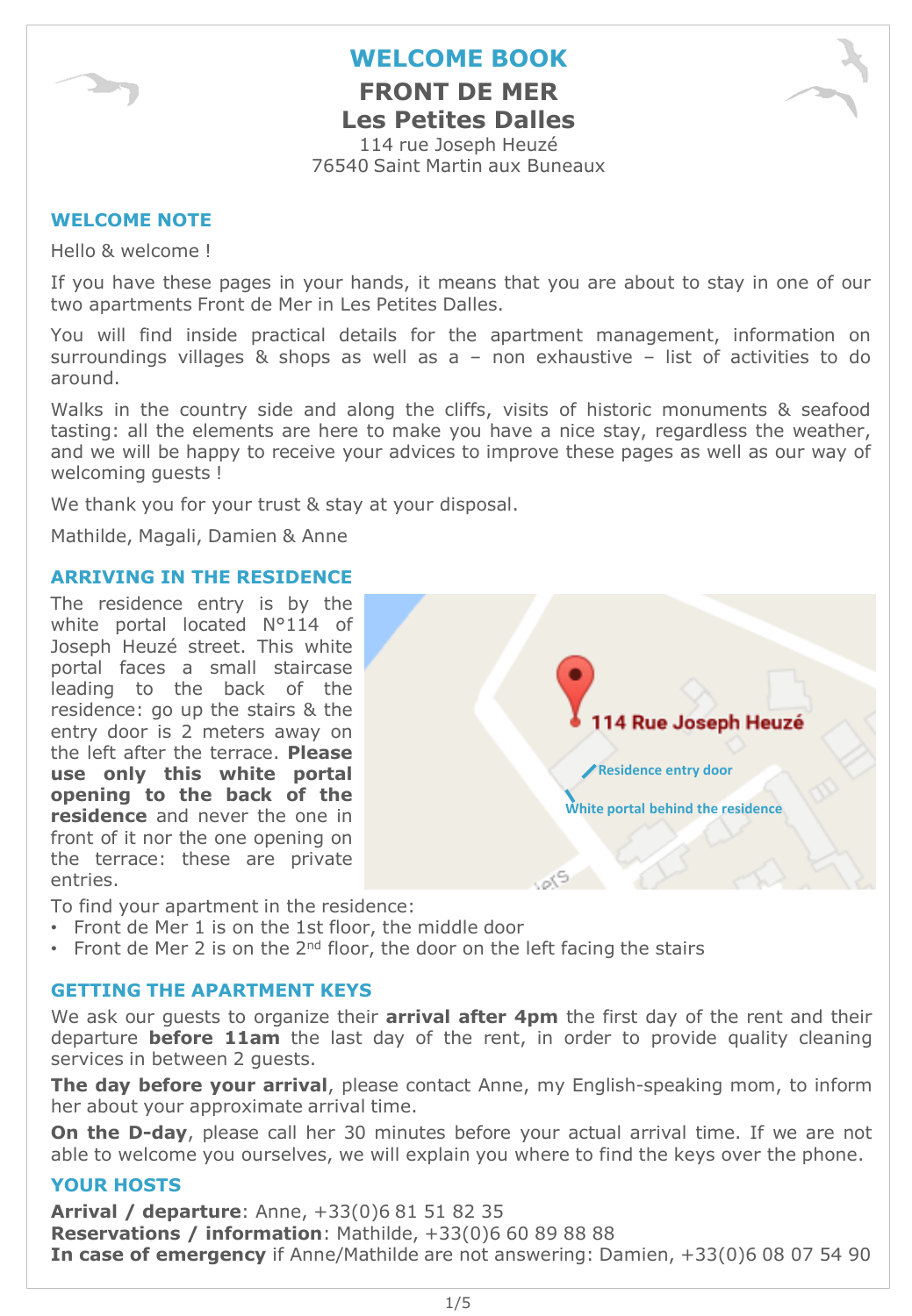**FRONT DE MER Les Petites Dalles**

114 rue Joseph Heuzé 76540 Saint Martin aux Buneaux

#### **INTERNET / WIFI**

The wifi is shared between our two apartments that above each others. The box is in Front de Mer 1 but the quality is comparable in Front de Mer 2.

Nom du réseau: **Bbox-6ACF487E**

Password (without spaces): **A695 1F59 5F7D A645 7FDE 2ED6 4D2E 47**

Being "at the end of the line" it happens that it jumps. If it happens during your stay, please contact Damien or Anne.

#### **LINEN & PROTECTIVE SHEETS**

To protect our bedding, we cover our mattresses, duvets & pillows with protective sheets on top of which we put the sheets for your stay. **On the departure day, please do not remove the protective sheets!** Only the colorful ones put on top of it.

If you are bringing your own sheets, please put them on top of the protective sheets. Here are the dimensions of our beds:

- FDM1: one bed of  $160*200$  and a sofa bed  $180*200$ , 4 duvets  $140*200$
- FDM2: one bed of  $160*200$  and two beds of  $90*200$ , 4 duvets  $140*200$

#### **BINS**

Bins are taken away only on Monday mornings, hence you can put your garbage bags along the street **only** on Sunday evenings. If the end of your stay do not correspond with a Sunday, you can leave the garbage in the apartment, we will take care of it.

#### **APARTMENT RULES**



**Be thoughtful with electricity and think about turning off the lights & lower the heaters when you leave the apartment. Please do not heat the apartment with open windows!** 



**The apartment is strictly non-smoking.**



**Please respect the tranquility of our neighbors: don't be too loud in the corridors & be mindful with the sound of music / TV.**

#### **ON THE DEPARTURE DAY**

- **Bedrooms:** please remove the bed sheets & put it all on the sofa. Be careful to not remove the protective sheets on the mattresses, duvets & pillow! (see above)
- **Towels & other linens:** please put the one you've used in the bathroom or kitchen sink, including the shower mat.
- **Kitchen:** please do the dishes & do not leave crumbs.
- **Make sure you turned off the heaters & lights**

Somebody will come and do a full cleaning of the apartment after your departure but if you are not in a rush, we would appreciate if you could sweep a bit before leaving  $\odot$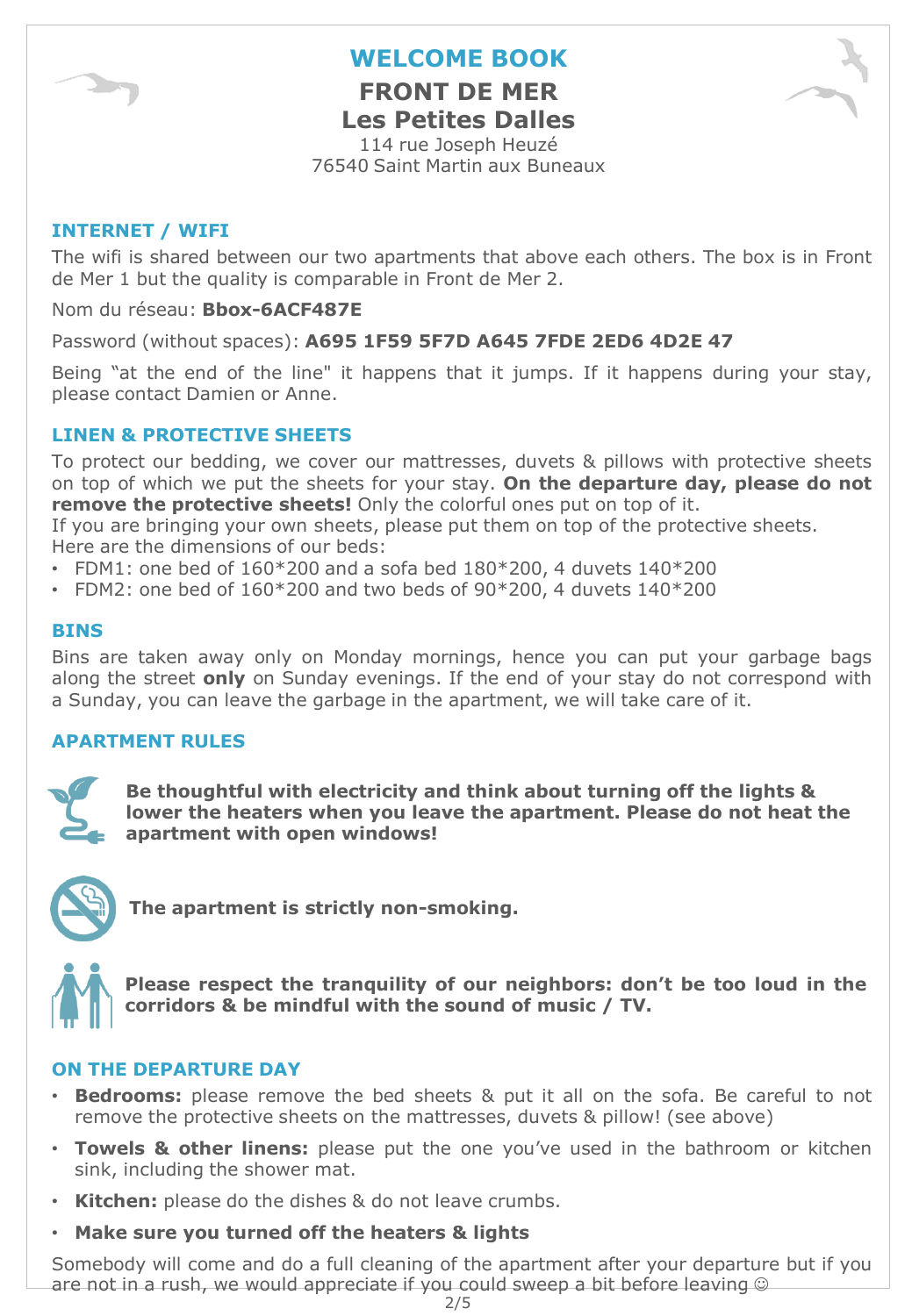

**FRONT DE MER Les Petites Dalles**

114 rue Joseph Heuzé 76540 Saint Martin aux Buneaux

#### **SURROUNDING VILLAGES & SHOPS**

- **Sassetôt le Mauconduit - 2,6km**: bakery, small grocery, pharmacy, butcher, bar & tobacco seller, hairdresser, tourist information center
- **Valmont - 10,6km**: Carrefour Contact supermarket, bakery, pharmacy, doctors
- **Cany-Barville - 12,7km**: supermarkets & all kind of shops with the specificity to be open on Mondays but closed on Tuesdays
- **Fécamp - 17km**: supermarkets & all kind of shops, including excellent fishmongers.



#### **SNCF TRAIN STATION**

The closest train station from Les Petites Dalles is the one of Fécamp, whose trains / buses serve the station of Bréauté-Beuzeville located on the Le Havre – Yvetot – Rouen – Paris train line. Be careful, there are no public transportation to & from Les Petites Dalles.

#### **CLINICS**

- Clinic of Doctors Pascal Auvray, Jean-Pascal Bunel & Jean-Louis Jumeau, 24 place Docteur Greverie, 76540 VALMONT - 02 35 29 84 30
- Clinic of Doctors Méheut-Ferron Chemin & Delrue, 24 place Docteur Greverie, 76540 VALMONT - 02 35 10 15 15

#### **EMERGENCY NUMBERS**

Firebrigade: 18 / Police: 17 / Health emergency: 15 All night pharmacy: 3237 / General help: 112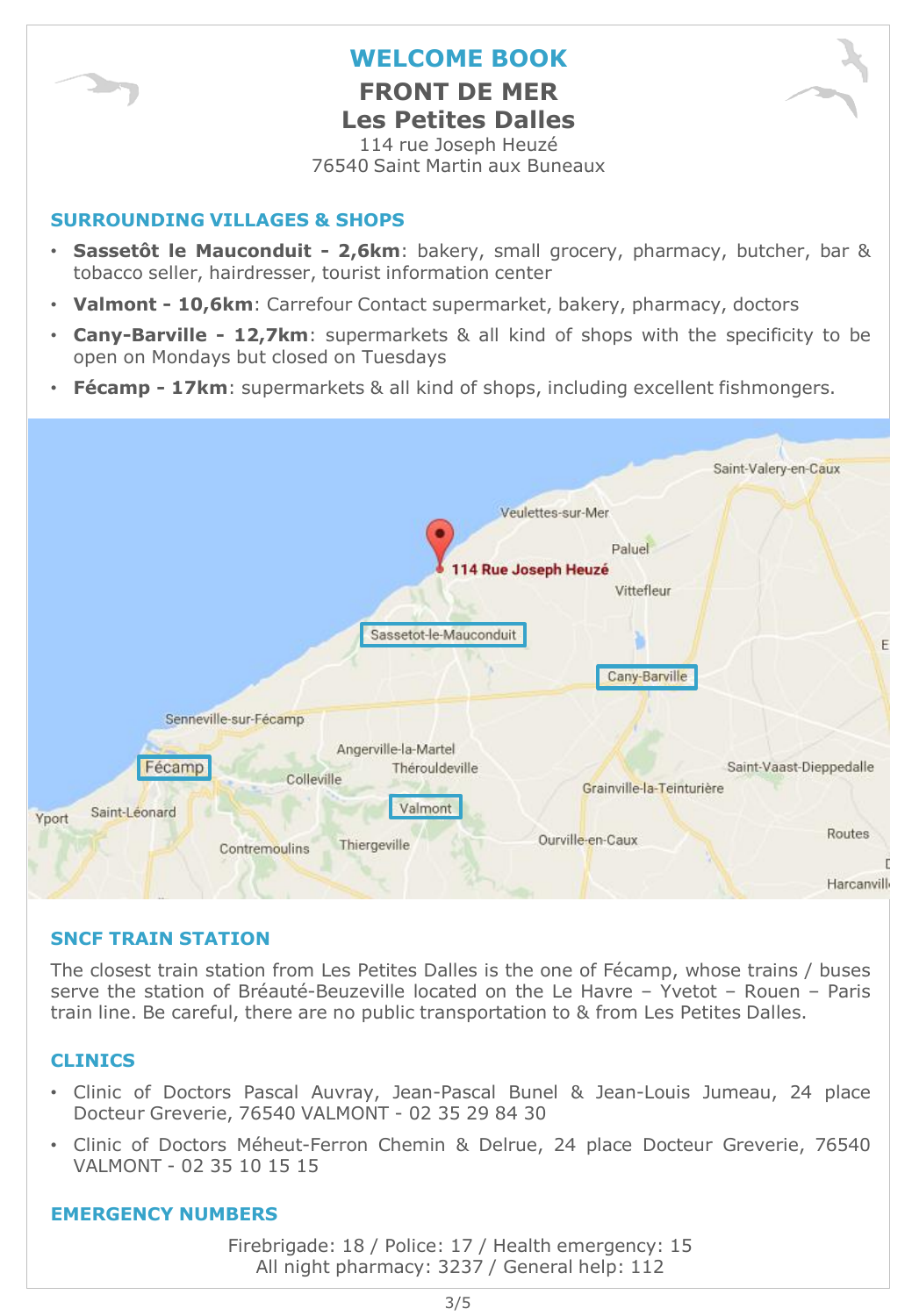

**FRONT DE MER Les Petites Dalles**

114 rue Joseph Heuzé 76540 Saint Martin aux Buneaux

#### **AROUND LES PETITES DALLES**

We offer you several brochures, including the "Guide des Loisirs" developed by the Seine-Maritime department in which you can find activities to do around Les Petites Dalles. The list below is a brief selection of what we recommend you to do.

To best prepare your stay, you can visit the website of the Seine Maritime tourist office, accessible here: <https://www.seine-maritime-tourisme.com/> and the one of Valmont here: <http://www.normandie-littoral.com/>. The nearest Tourist Information center is in Sassetôtle-Mauconduit.

#### **► VISITES**

- Château of **Cany-Barville**,
- Château & Roseraie of Mesnil-Geoffroy in **Ermenouville**,
- Château of Filières in **Gommerville**,
- Château & Maison des croyances et Traditions du Terroir in **Sassetot-le-Mauconduit**,
- Château & parc d'Orcher in **Gonfreville l'Orcher**
- Manoir d'Ango, Parc du Bois des Moutiers, Eglise Saint-Valéry & Cimetière marin in **Varengeville-sur-Mer**,
- Abbaye Notre-Dame-du-Pré in **Valmont**,
- Abbatiale of Sainte-Trinité, the Bénédictine Palace & Chocolate Museum in **Fécamp**,
- Abbaye of Jumièges in **Jumièges**
- Abbaye of Fontenelle in **Saint-Wandrille-Rançon**
- Modern Art Museum André Malraux in Le **Havre** where are exposed the French impressionists (Boudin, Monet, Renoir, Pissaro, etc.),
- Le Clos Lupin Maison Maurice Leblanc in **Etretat**,
- Le Chêne, la Ferme du chêne & le verger in **Allouville Bellefosse**

#### **► NATURE**

Just below the Residence Mozart, where the apartments are, rue Joseph Heuzé opens a walking path of an hour that connects Les Petites Dalles to Les Grandes Dalles going over the cliff. Once in Les Grandes Dalles, you can continue the way over the cliff to reach St. Pierre Port in an hour. Spectacular views are waiting for you!

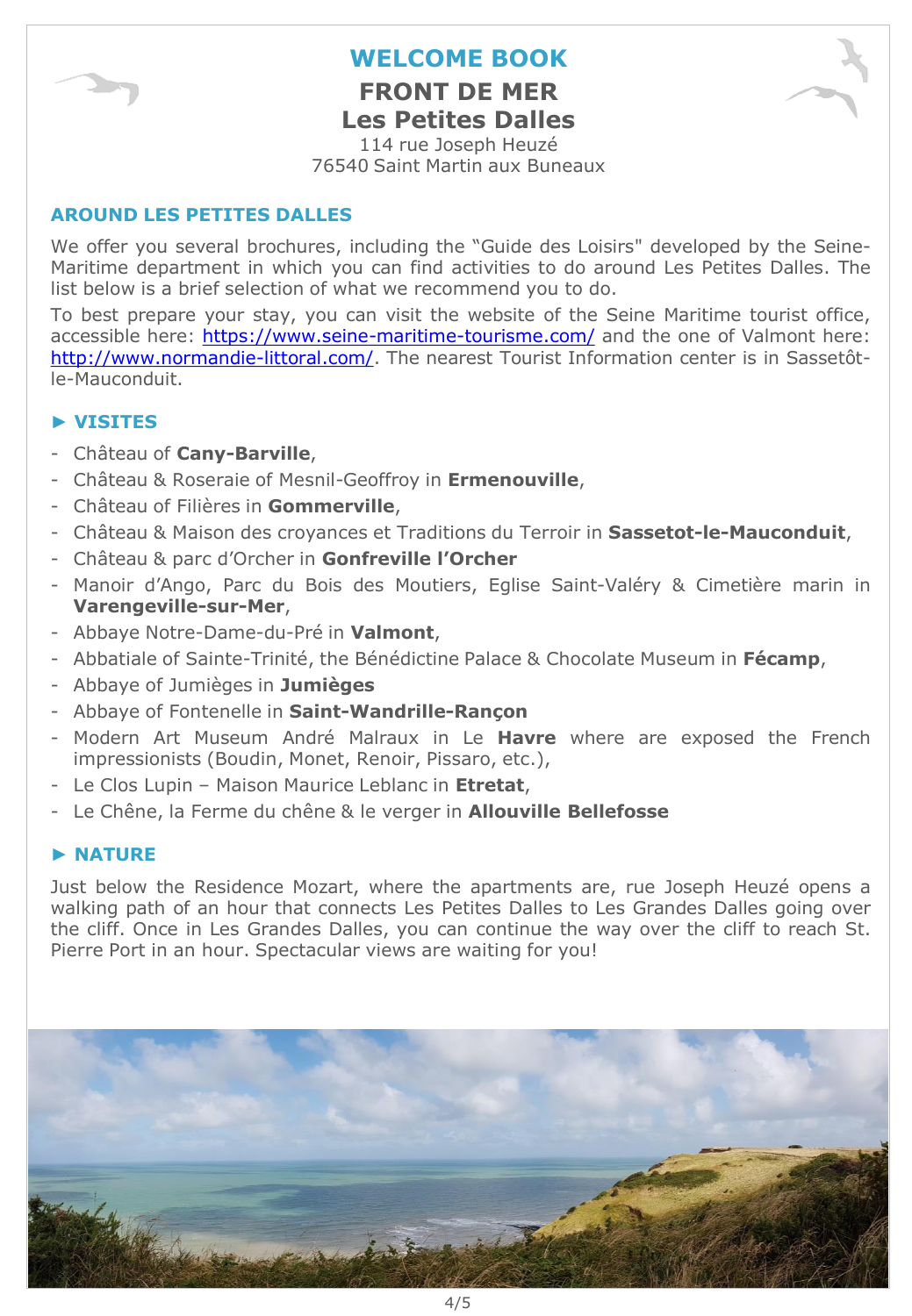

## **LIVRET D'ACCUEIL FRONT DE MER Les Petites Dalles**

114 rue Joseph Heuzé 76540 Saint Martin aux Buneaux

#### **LES PETITES DALLES**

Located between Sassetot-le-Mauconduit and Saint-Martin-aux-Buneaux, les Petites Dalles became famous thanks to its cliffs and the color of its sea. Artists & personalities of the 19th-20th century were inspired by it, and Pissaro, Delacroix, Claude Monet and many others have honored them through their brushes. Its villas "Bain de Mer" from the late 19th century, are perfectly preserved.



Between its cliffs, Les Petites Dalles houses a beach made of stones at high tide, that releases a large expanse of sand at low tide. The beach has a lifeguard station (active in July and August) and is equipped with a winch and a boat channel, a raft and a swimming area.

Fishing is possible by foot at low tide, and you will be able to bring back shells, shrimps, prawns & crabs. The tide [times](http://www.seine-maritime-tourisme.com/fr/je-prepare/les-marees.php) are available on the website of Seine-Maritime.

Off-season, the village of Les Petites Dalles is also known to be a windsurfing and kite surfing spot, and located in the heart of the Pays de Caux and the Alabaster Coast, activities abound: walking and hiking, horse riding, fishing, water sports or cultural outings... For more information, visit the Petites Dalles [Initiatives](http://www.petites-dalles-si.org/) Union website.

#### **WHO ARE WE?**

My name is Mathilde, I am 28 years old and was born in a family from Normandy. Young, I spent a lot of my vacation between the Sassetôt Mauconduit, St. Pierre en Port, Les Petites Dalles and Les Grandes Dalles.

In 2014, while I was on a family vacation, my parents offered me to visit an apartment that has just been released in the Mozart Residence. Being already in love with Les Petites Dalles, its lights, its cliffs, its "Bain de mer" residences and its low tides - ideal for shore fishing and for chilly swimmers - I decided to go check it out.

One foot in the apartment it was a chock! Stunning view and very pleasant space. I moved the second foot in and - some later round trips with the bank - become the owner of this 32m2 flat that after some work became **Front de Mer 1**. A few months later, I learned that another apartment was available: 46m2, same amazing sea view... I didn't miss the opportunity and **Front de Mer 2** was born.



Living in Lyon, my help in the management of these apartments are my parents, Anne and Damien, and Magali, our help. All live in the Sassetôt le Mauconduit, 2km away from Les Petites Dalles and will be your privileged interlocutors during your stay. I remain of course available by sms / email if you have difficulties to reach them.

Enjoy your stay!  $\circledcirc$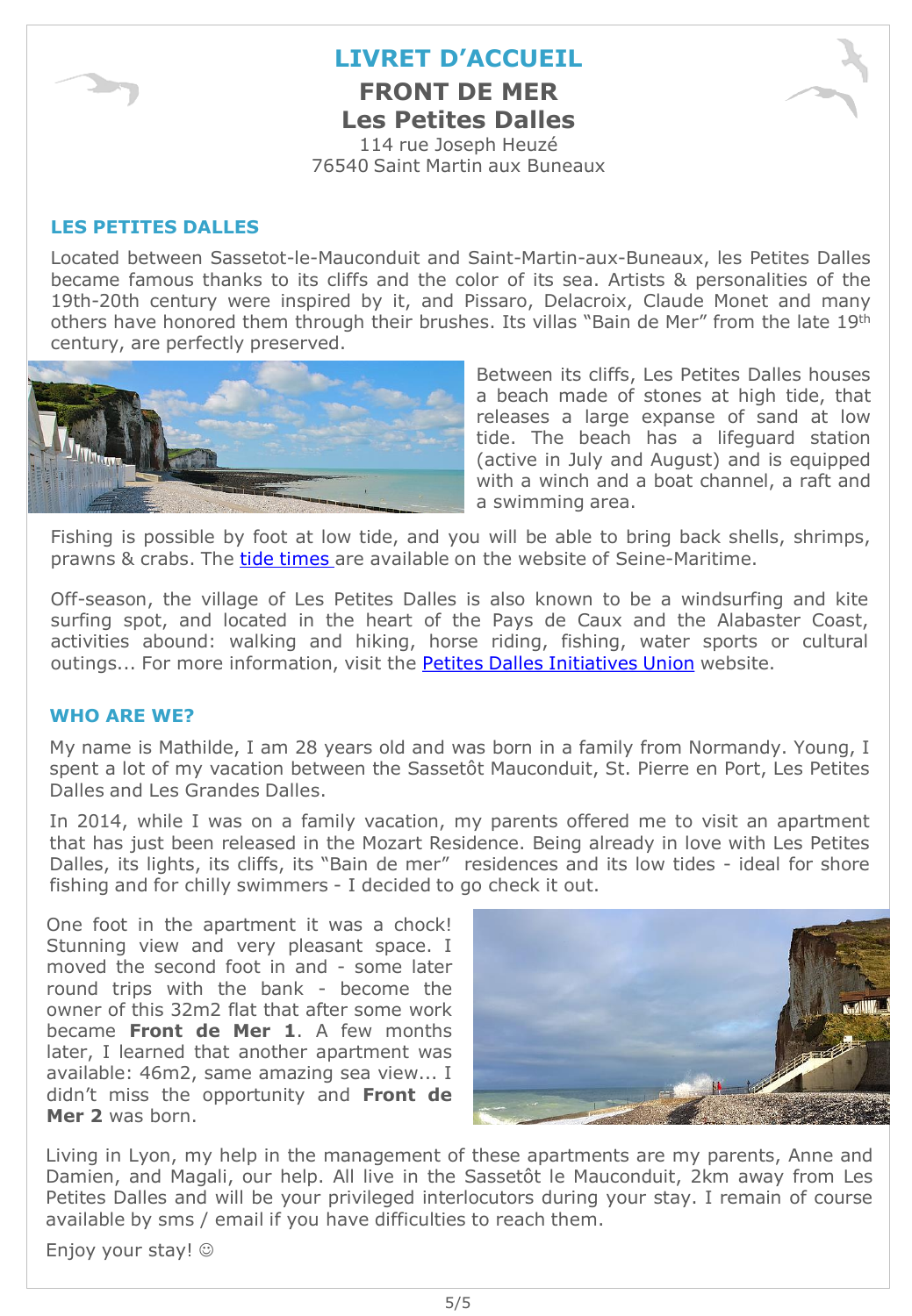

## **FRONT DE MER 1 Les Petites Dalles**

76540 Saint Martin aux Buneaux

Front de Mer 1 is located on the first floor of a quiet residence in Les Petites Dalles. With its two large windows offering an amazing view on the sea, this 32m2 studio will charm you with its trendy & warm decoration.

Seated in the couch, you only see the sea. Take a book, make a tea, breathe… All the ingredients are here to make you relax!



**General info.**: 32m2, 2 to 4 people

#### **LIVING ROOM**

Large sofa for 3-4 people facing the sea, convertible in a bed of 160\*200. Folding table & chairs for 4 people. Low table with adjustable height facing the sofa. Large cupboard. Buffet for glasses, plates & cutleries. TV with DVD player & wifi.







**BED** Folding bed 160\*200

Contact: info.frontdemer@gmail.com